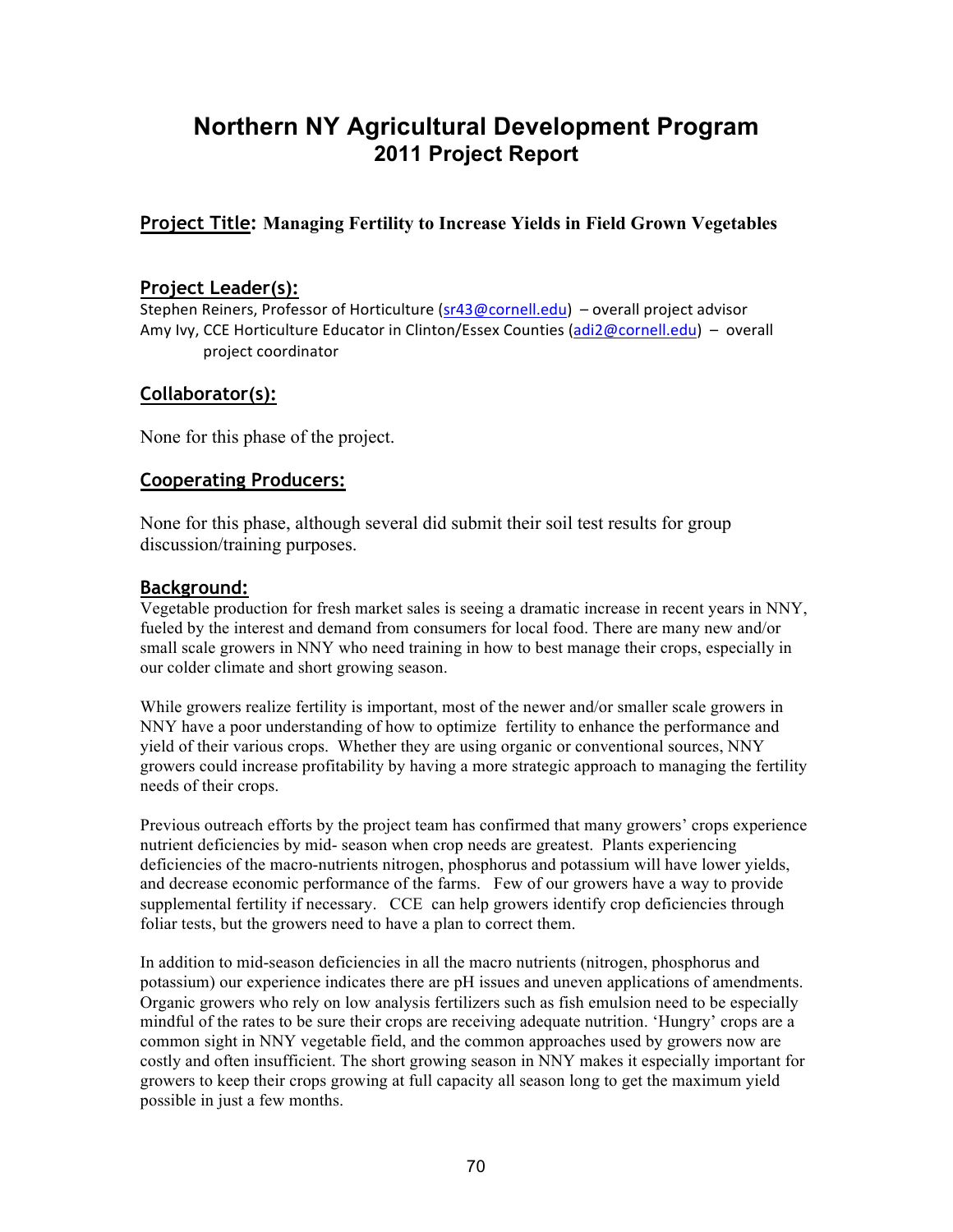# **Methods**:

For this first phase of the project, we urged growers to submit soil for nutrient analysis in the fall of 2011. We sent instructions, forms and general encouragement, and we received over 12 soil tests to work with.

We scheduled two day-long trainings in mid-February, one held in Watertown, the other in Plattsburgh, to reach as many NNY growers as possible. In the morning, Dr. Reiners gave an in-depth presentation on soil fertility, application methods, and organic and conventional options. We chose 5 soil test reports that reflected a range of growing conditions and soil nutrient levels for detailed discussions in the afternoon. Using group input Dr. Reiners explained which readings on each test called for attention and participants engaged in active discussions about how they might address the particular problems each test revealed.

# **Conclusions/Outcomes/Impacts:**

By engaging the participants in the soil test results discussions, they were able to put into practice the principles they learned in the morning sessions.

In their program evaluations, the total of 40 participants (20 at each location) indicated the following:

- 29 agreed or strongly agreed that testing their soil was worth their time and money
- 18 participants indicated they would begin testing their soil on a regular basis as a result of this program
- 13 already do plant cover crops but 18 said they would begin using cover crops this year
- 20 indicated this program convinced them that investing in irrigation would be worth the cost
- Of the 40 attendees, 17 indicated they follow organic practices, 7 follow mostly organic, and 12 use conventional practices
- Several commented on having learned that timing the fertilizer application with the growth stage of the crops can make a difference in production
- 14 stated they didn't know if they were applying an appropriate amount of fertility and would use soil test results in the future to fine-tune their applications

## **Outreach:**

None yet so far, we're planning that for the next phase of this project, after March 31, 2012.

# **Next steps if results suggest continued work is needed in the areas of research, demonstration and/or education.**

In the pre-survey, several growers revealed an incomplete understanding of fertility management, especially in regards to organic production practices.